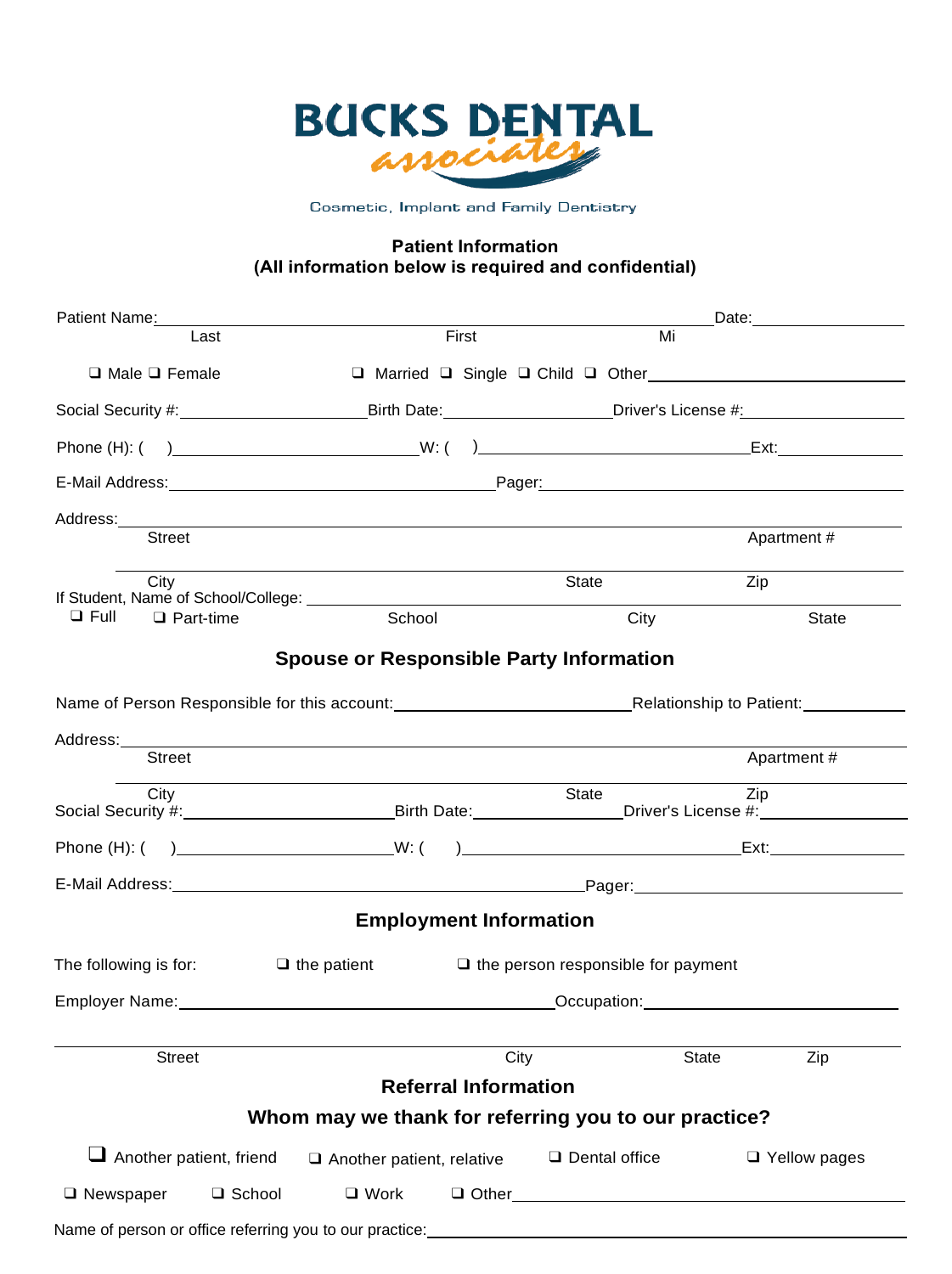#### **Patient Dental History**

| Date of last dental appointment<br>How often do you brush your teeth?                                                                                                                                                                                                                                                                                 |      |          | Reason for today's visit?<br>How often do you floss?                                                                                                                                                                                                  |                          |
|-------------------------------------------------------------------------------------------------------------------------------------------------------------------------------------------------------------------------------------------------------------------------------------------------------------------------------------------------------|------|----------|-------------------------------------------------------------------------------------------------------------------------------------------------------------------------------------------------------------------------------------------------------|--------------------------|
| 1. Do your gums bleed while brushing or flossing?<br>2. Are your teeth sensitive to hot or cold foods/liquids?<br>3. Are your teeth sensitive to sweet or sour foods/liquids?<br>4. Are any particular teeth causing you discomfort?<br>5. Do you have any sores/lumps in or near your mouth?<br>6. Have you ever had any head, neck or jaw injuries? | YES. | NO.<br>□ | YES<br>7. Do you clench or grind your teeth?<br>8. Do you bite your lips or cheeks frequently?<br>9. Have you ever had any difficult extractions<br>in the past?<br>10. Have you ever had prolonged bleeding<br>associated with any dental treatment? | - NO<br>O<br>O<br>п<br>п |
| How would you rate your smile on a scale of 1-10? (10 being the best) 1                                                                                                                                                                                                                                                                               |      |          | 6                                                                                                                                                                                                                                                     | 10                       |

#### **Patient Medical History**

|                            | Physician                                                                                                                                                                                                                                                                                                                                                                                                                                                                                                                   | <b>Office Phone</b>                                                                                                                                                                                                                                                                                               |                                                                             |                                                                                                               |                                                                                                                                | Date of Last Exam _                                                                                                                                                                                                                                                                                                                                                                                  |                                           |                                                                                                                                                                                                                                            |        |                                                                                                     |
|----------------------------|-----------------------------------------------------------------------------------------------------------------------------------------------------------------------------------------------------------------------------------------------------------------------------------------------------------------------------------------------------------------------------------------------------------------------------------------------------------------------------------------------------------------------------|-------------------------------------------------------------------------------------------------------------------------------------------------------------------------------------------------------------------------------------------------------------------------------------------------------------------|-----------------------------------------------------------------------------|---------------------------------------------------------------------------------------------------------------|--------------------------------------------------------------------------------------------------------------------------------|------------------------------------------------------------------------------------------------------------------------------------------------------------------------------------------------------------------------------------------------------------------------------------------------------------------------------------------------------------------------------------------------------|-------------------------------------------|--------------------------------------------------------------------------------------------------------------------------------------------------------------------------------------------------------------------------------------------|--------|-----------------------------------------------------------------------------------------------------|
|                            | 1. Are you under medical treatment now?<br>2. Have you been hospitalized for any surgical<br>operation or serious illness?<br>3. Do you take aspirin regularly?<br>4. Do you use tobacco products?<br>5. Do you use controlled substances?<br>6. Do you wear contact lenses?<br>7. Do you wear a hearing aid?<br>8. Women only:<br>(a) Are you or think you might be pregnant?<br>(b) Are you nursing?<br>(c) Are you taking oral contraceptives?<br>(d) Do you have any problems associated<br>with your menstrual period? |                                                                                                                                                                                                                                                                                                                   | <b>YES</b><br>□<br>□<br>$\Box$<br>$\Box$<br>□<br>□<br>п<br>□<br>о<br>П<br>□ | <b>NO</b><br>$\Box$<br>□<br>$\Box$<br>$\Box$<br>□<br>$\Box$<br>$\Box$<br>$\Box$<br>$\Box$<br>$\Box$<br>$\Box$ |                                                                                                                                | 9. Are you allergic or have you reacted<br>adversely to any of the following:<br>Local Anesthetics (e.g. Novocain)?<br>Penicillin or other antibiotics?<br>Sulfa Drugs?<br>Barbiturates?<br>Sedatives?<br>Iodine?<br>Aspirin?<br>Any metals (Nickel, Mercury, etc.)?<br>Latex?<br>10. Are you taking any medication(s) including<br>non-prescription medicine?                                       |                                           | <b>YES</b><br>□<br>$\Box$<br>$\Box$<br>$\Box$<br>□<br>$\Box$<br>$\Box$<br>$\Box$<br>$\Box$<br>$\Box$                                                                                                                                       |        | <b>NO</b><br>О<br>$\Box$<br>$\Box$<br>$\Box$<br>$\Box$<br>$\Box$<br>$\Box$<br>$\Box$<br>$\Box$<br>□ |
|                            | $\Box$ Acid Reflex (heartburn)<br>0<br>Artificial joints<br>$\Box$<br><b>Blood Disease</b><br>0<br><b>Circulatory Problems</b><br>0<br>Fainting<br><b>Heart Murmur</b><br>0<br>Jaw Pain<br>0<br>Neck Pain<br>$\Box$<br>Pacemaker<br>0<br><b>Respiratory Problems</b><br>$\Box$<br>Shortness of Breath<br>$\Box$ STD's (Venereal Diseases)<br>0<br><b>Thyroid Problems</b>                                                                                                                                                   | $\Box$ AIDS or HIV infection<br>□<br>Arthritis<br>□<br>Cancer<br>□<br><b>Diabetes</b><br>□<br>Glaucoma<br>П<br>Hepatitis<br>$\Box$<br>Joint Replacement<br>◻<br><b>Nervous Disorders</b><br>□<br>Panic Attacks<br>□<br><b>Rheumatic Fever</b><br>□<br>Sinus Problems<br>□<br>Stomach Problems<br>□<br>Tobacco Use |                                                                             | $\Box$<br>$\Box$<br>$\Box$<br>0<br>0                                                                          | $\Box$ Allergies<br>Asthma<br><b>Dizziness</b><br>Hay Fever<br>$\Box$ Seizures<br>Sleep Apnea<br>$\Box$ Stroke<br>Tuberculosis | If so, what medications are you taking?<br>$\Box$ Anemia<br>$\Box$ Back Problems<br>Chemical Dependency<br>$\Box$ Eating Disorder<br>$\Box$ Headaches<br>High/low Blood Pressure<br>Kidney Disease $\Box$ Liver Disease<br>Pregnancy--Due date<br>$\Box$ Psychiatric Care $\Box$ Radiation Treatment<br>$\Box$ Shoulder Pain<br>$\Box$ Snoring<br>$\Box$ Swelling of feet or ankles<br>$\Box$ Tumors | 0<br>$\Box$<br>0<br>0<br>0<br>$\Box$<br>О | $\Box$ Anxiety<br><b>Bleeding Disorder</b><br>Chemotheraphy<br>Epilepsy<br><b>Heart Disease</b><br>Angina Pectoris<br><b>By-Pass Surgery</b><br>$\Box$ Congenital Heart<br>failure/lesion<br>MI<br>$\Box$ Valve Replacemt<br>$\Box$ Ulcers | Dosage |                                                                                                     |
| □<br>□<br>□<br>Д<br>$\Box$ | <b>Back Pain</b><br><b>Dizziness</b><br>Ear Congestion<br>Ear Pain<br>Eye Pain                                                                                                                                                                                                                                                                                                                                                                                                                                              | $\Box$<br>Headaches<br>□<br>Jaw Clicking<br>0<br>Jaw Joint Noises<br>$\Box$ Jaw Locking<br>Limited Mouth Opening<br>□                                                                                                                                                                                             |                                                                             |                                                                                                               | <b>TMJ/MFP History</b>                                                                                                         | $\Box$ Pain when chewing<br>0<br>Ringing in the ears<br>0<br>Shoulder Pain<br>□<br>Sinus Congestion<br>□<br>Throat Pain                                                                                                                                                                                                                                                                              |                                           |                                                                                                                                                                                                                                            |        |                                                                                                     |
| □<br>П                     | <b>Facial Pain</b><br>Fatigue                                                                                                                                                                                                                                                                                                                                                                                                                                                                                               | 0<br><b>Muscle Soreness</b><br>◻<br>Muscle Twitching                                                                                                                                                                                                                                                              |                                                                             |                                                                                                               |                                                                                                                                | □<br>Tinnitis<br>□<br><b>Visual Disturbances</b>                                                                                                                                                                                                                                                                                                                                                     |                                           |                                                                                                                                                                                                                                            |        |                                                                                                     |

To the best of my knowledge, all of the preceding answers and information provided are true and correct. If I ever have any change in my health, I will inform the doctors at the next appointment without fail. I also agree to allow release of my treatment/x-rays for the purpose of collecting reimbursement from my insurance carrier.

|             |      |                 | чурн погод |
|-------------|------|-----------------|------------|
| Signature   |      |                 | date       |
| Reviewed by | Date | <b>Comments</b> |            |
|             |      |                 |            |
|             |      |                 |            |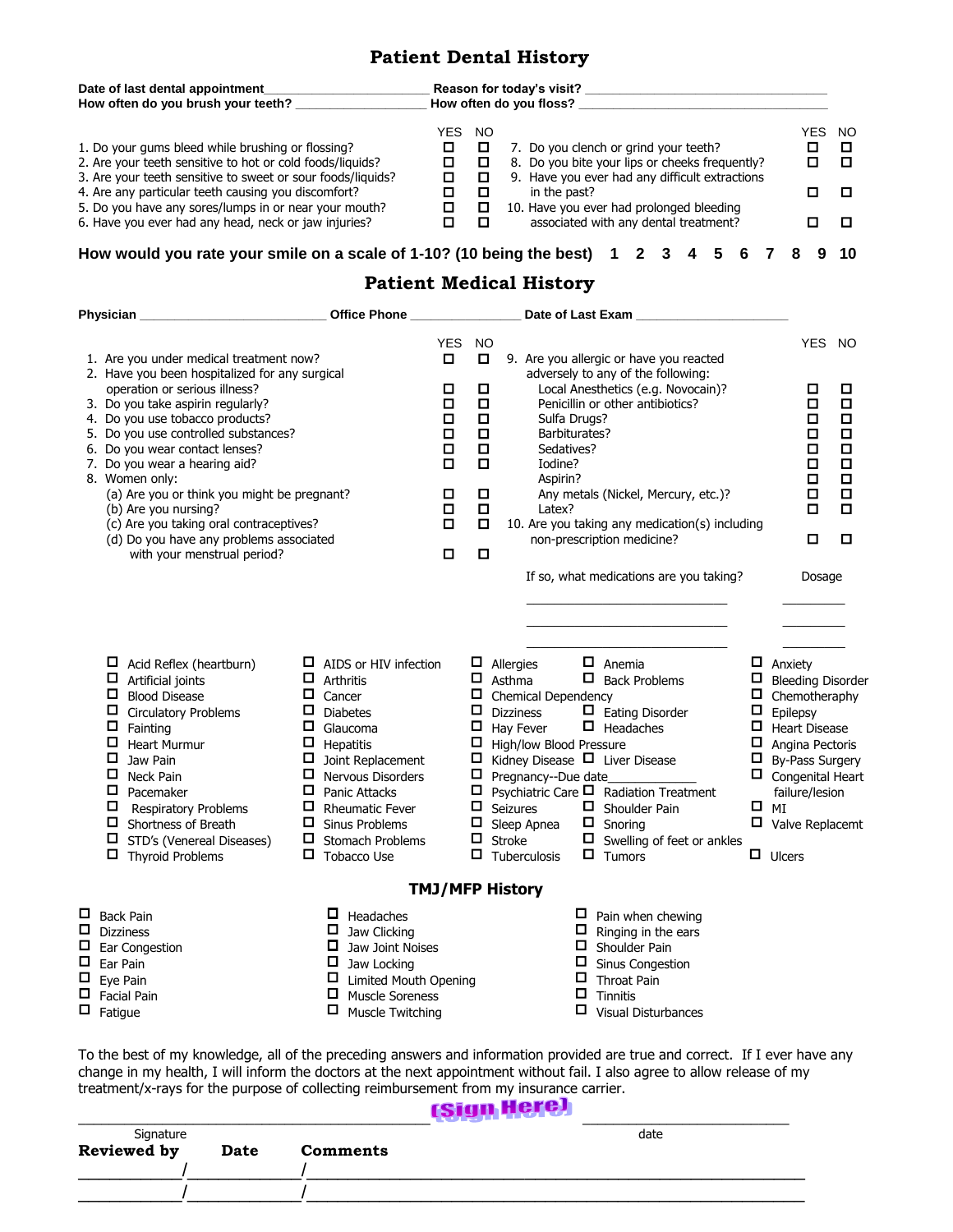

Cosmetic, Implant and Family Dentistry

## DENTAL INSURANCE INFORMATION

#### PRIMARY

| $\mathbf M$<br>Insured's Employer Name: Name: 2008 and 2008 and 2008 and 2008 and 2008 and 2008 and 2008 and 2008 and 2008 and 2008 and 2008 and 2008 and 2008 and 2008 and 2008 and 2008 and 2008 and 2008 and 2008 and 2008 and 2008 and 20<br>State<br>Zip<br>$()$ Child<br>$( ) other _______$ |
|----------------------------------------------------------------------------------------------------------------------------------------------------------------------------------------------------------------------------------------------------------------------------------------------------|
|                                                                                                                                                                                                                                                                                                    |
|                                                                                                                                                                                                                                                                                                    |
|                                                                                                                                                                                                                                                                                                    |
|                                                                                                                                                                                                                                                                                                    |
|                                                                                                                                                                                                                                                                                                    |
|                                                                                                                                                                                                                                                                                                    |
|                                                                                                                                                                                                                                                                                                    |
|                                                                                                                                                                                                                                                                                                    |
|                                                                                                                                                                                                                                                                                                    |
| <b>MEDICAL INSURANCE INFORMATION</b>                                                                                                                                                                                                                                                               |
| Name of insured: <u>Same School and School and School and School and School and School and School and School and School and School and School and School and School and School and School and School and School and School and S</u>                                                               |
| M                                                                                                                                                                                                                                                                                                  |
|                                                                                                                                                                                                                                                                                                    |
|                                                                                                                                                                                                                                                                                                    |
| <u> 1980 - Johann Stoff, deutscher Stoffen und der Stoffen und der Stoffen und der Stoffen und der Stoffen und d</u>                                                                                                                                                                               |
| State<br>Zip                                                                                                                                                                                                                                                                                       |
| ( ) Child<br>$\left( \begin{array}{c} 1 \end{array} \right)$ other                                                                                                                                                                                                                                 |
|                                                                                                                                                                                                                                                                                                    |
|                                                                                                                                                                                                                                                                                                    |
| Insurance is primarily based on "eligibility" not "medical necessity"                                                                                                                                                                                                                              |
| Our treatment plans are base solely on medical necessity.                                                                                                                                                                                                                                          |
|                                                                                                                                                                                                                                                                                                    |
|                                                                                                                                                                                                                                                                                                    |
|                                                                                                                                                                                                                                                                                                    |
|                                                                                                                                                                                                                                                                                                    |
|                                                                                                                                                                                                                                                                                                    |
|                                                                                                                                                                                                                                                                                                    |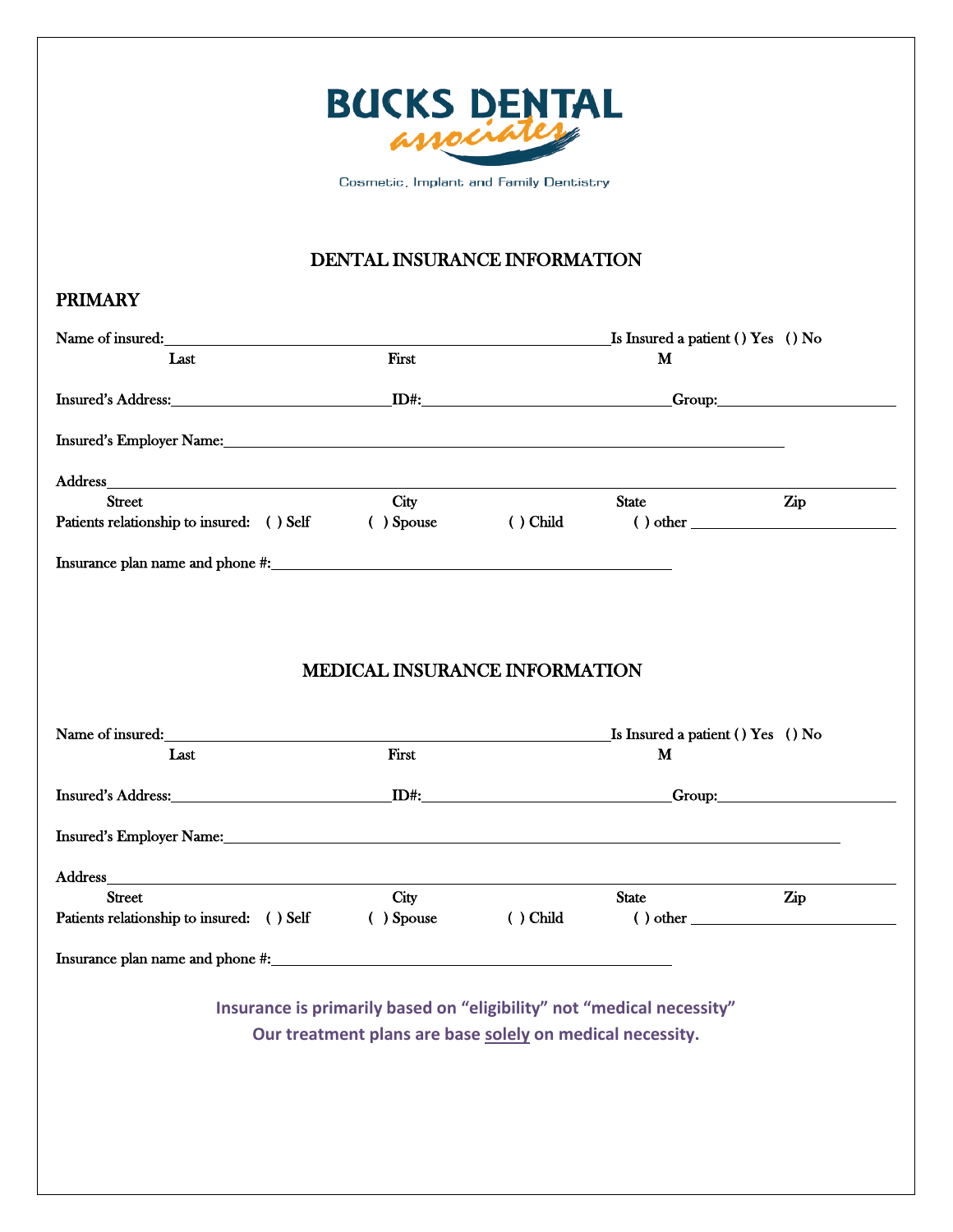

Cosmetic, Implant and Family Dentistry

## FINANCIAL POLICY

**In developing treatment plans for our patients we are guided by the current standard of care within the dental profession and by our own high standard of ethics and moral responsibility to our patients. Our responsibility is to provide you with the highest quality of care, using the latest concepts and techniques in a clean and safe environment. In order to achieve this goal we need your assistance and complete understanding of our financial policy. You are ultimately responsible for the fees for the professional services provided.** 

**Payment for services is due at the time services are rendered.** For your convenience we accept cash and all major credit cards. In cases of comprehensive treatment plans that extend over time (such as periodontal, prosthodontic, or extensive treatments) a special payment schedule may be arranged in advance. This will require a minimum deposit of 50% of the total estimated patient portion of the fees at the start of treatment.

For those patients enrolled in a dental assistance plan (commonly referred to as dental insurance) we will be happy to assist you in processing your forms for your reimbursement. In many cases after your insurance company has verified your eligibility and notified us of assignment of benefits, you will have to pay only your deductible and/or co-pay at each visit. We will wait up to 30 days for your dental insurance to pay the balance. **However, if payment is not received within 30 days then the entire amount becomes due and payable by you immediately.**

The adult parent or guardian who accompanies a minor is responsible for full payment at the time of service.

**Missed Appointment:** When we schedule your appointment, the time is reserved exclusively for you. When you fail to notify us of your inability to keep an appointment, another patient in need of dentistry is unable to receive treatment. We request that you give us at least 24 hours notice when you realize that you cannot keep an appointment. If you confirm your appointment and are a "NO SHOW", a \$75.00 fee will be access to your account. Multiple missed appointments may lead to dismissal from the practice.

Accounts unpaid after 30 days from the date of service incur a finance charge of 1.0% (6% annum) on the outstanding balance (or a minimum monthly charge of \$5.00).

If your account is referred for collection you will be responsible for collection costs in the amount of 50% depending on the age of the outstanding balance and/or all court costs and reasonable attorney's fees.

We will be happy to discuss your proposed treatment, fees for treatment, and answer any questions relating to your treatment or the professional fees. Please do not hesitate to ask for clarification on any matter concerning your treatment.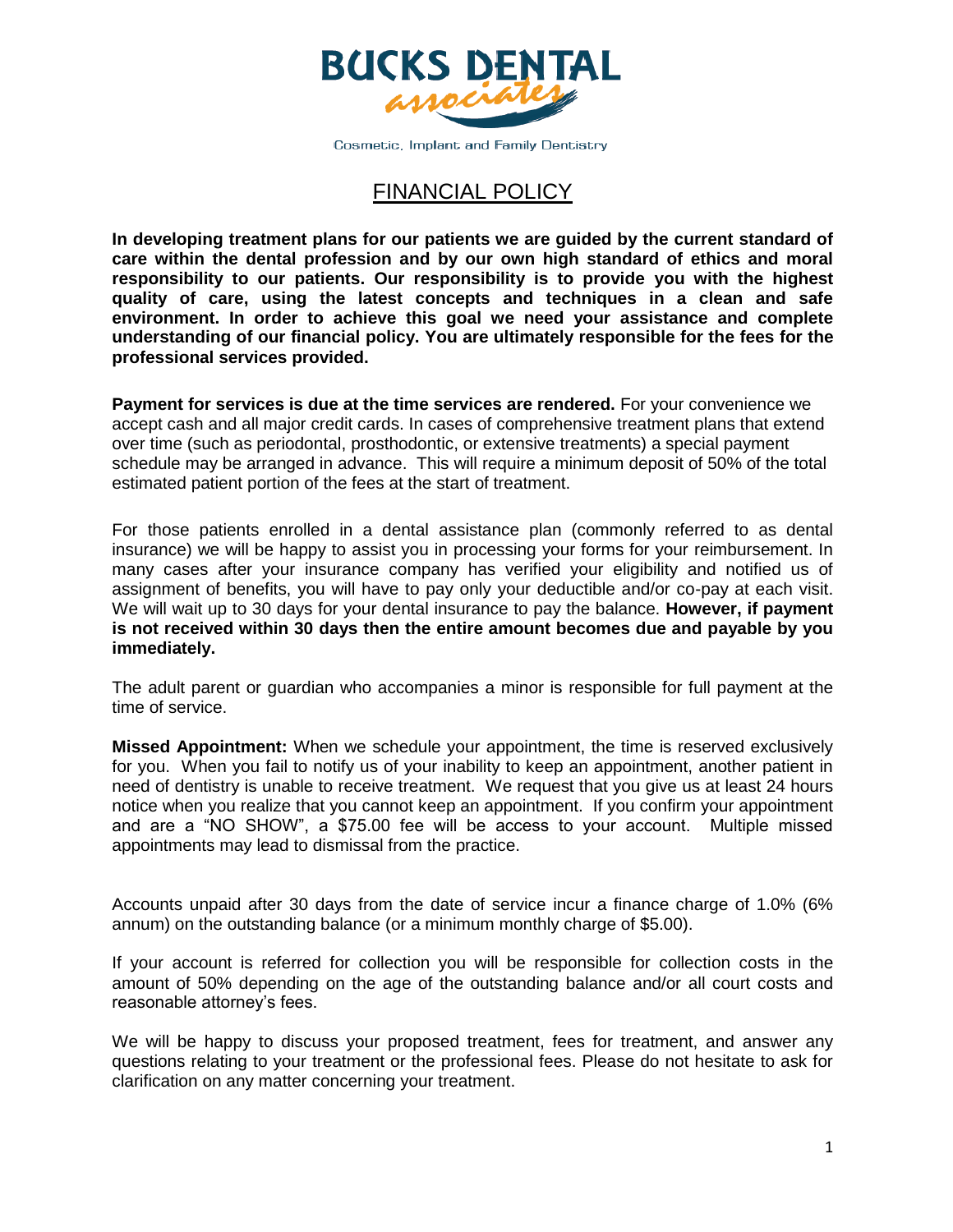For individuals with **dental insurance**, please remember the following:

(1). **Your insurance is a contract between you, your employer, and the insurance company.** We are NOT a party to that contract and there is nothing we can do regarding the coverage provided; as dental care providers our relationship is with you not your insurance company.

(2). Our fees fall within the range authorized by many companies and most of our patients receive maximum assistance from their companies up to the policy limits; however, all patients are responsible for the policy deductibles and co-pays.

(3). A few companies reimburse on an arbitrary "fee schedule" which bears no relationship to the current standard of care or the actual cost providing services; not all services are a covered benefit in all contracts and some companies arbitrarily select certain services which they exclude.

If you need to finance your dental treatment, we offer Care Credit. Please ask our office manager for details.

We realize that temporary financial problems may affect the timely payment of you account. If such problems do arise please contact us promptly for assistance in the management of your account.

If you have any questions about your diagnosis, treatment plan, or any uncertainty regarding the professional fees or your dental insurance plan, please do not hesitate to ask us. We are here to serve you.

I have read and understood the Financial Policy and agree to abide by it.

Patient:\_\_\_\_\_\_\_\_\_\_\_\_\_\_\_\_\_\_\_\_\_\_\_\_\_\_\_\_\_\_\_\_\_\_\_

**(Sign Here)** 

Date:\_\_\_\_\_\_\_\_\_\_\_\_\_\_\_\_\_\_\_\_\_\_\_\_\_\_\_\_\_\_\_\_\_\_\_\_\_

\_\_\_\_\_\_\_\_\_\_\_\_\_\_\_\_\_\_\_\_\_\_\_\_\_\_\_\_\_\_\_\_\_\_\_\_\_\_\_\_\_\_\_\_\_\_\_\_

\_\_\_\_\_\_\_\_\_\_\_\_\_\_\_\_\_\_\_\_\_\_\_\_\_\_\_\_\_\_\_\_\_\_\_\_\_\_\_\_\_\_\_\_\_\_\_

Additional family members include: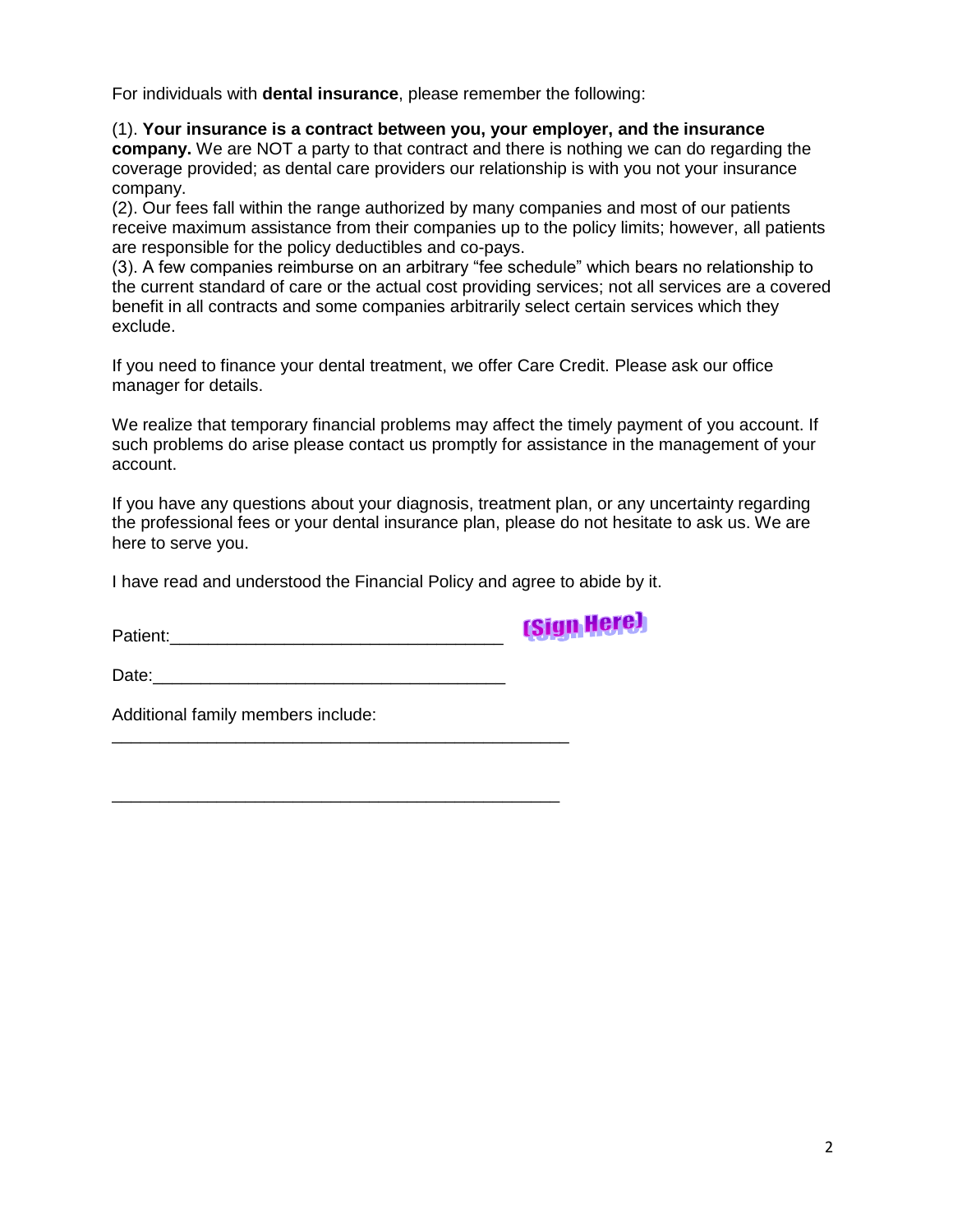### **ACKNOWLEDGEMENT OF PRIVACY PRACTICES**

**Bucks Dental Associates Kiran Satashia, D.M.D. 4 Meadowbrook Lane Chalfont, PA 18917 P: 215-997-5550 F: 215-997-3375** 

**My signature confirms that I have been informed of my rights to privacy regarding my protected health information, under the Health Insurance Portability & Accountability Act of 1996(HIPAA). I understand that this information can and will be used to:** 

- **Provide and coordinate my treatment among a number of health care providers who may be involved in that treatment directly and indirectly.**
- **Obtain payment from third-party payers for my health care services.**
- **Conduct normal health care operations such as quality assessment and improvement activities.**

**I have been informed of my dental provider's Notice of Privacy Practices containing a more complete description of the uses and disclosures of my protected health information. I have been given the right to review and receive a copy of such Notice of Privacy Practices. I understand that my dental provider has that right to change the Notice of Privacy Practices and that I may contact this office at the address above to obtain a current copy of the Notice of Privacy Practices.** 

**I understand that I may request in writing that you restrict how my private information is used or disclosed to carry our treatment, payment or health care operations and I understand that you are not required to agree to my requested restrictions, but if you do agree then you are bound to abide by such restrictions.** 

|                                  | I here, by grant permission to allow Dr. Satashia and staff to discuss my treatment with:                                                                                                    |                             |                 |  |  |  |
|----------------------------------|----------------------------------------------------------------------------------------------------------------------------------------------------------------------------------------------|-----------------------------|-----------------|--|--|--|
| *my wife *my husband             | *my mother                                                                                                                                                                                   | *my father                  | *my guardian    |  |  |  |
| $*$ my child                     |                                                                                                                                                                                              |                             | *Do not discuss |  |  |  |
|                                  |                                                                                                                                                                                              |                             |                 |  |  |  |
|                                  | (This person would be contacted only in the event of an emergency based on the doctor's discretion)                                                                                          |                             |                 |  |  |  |
|                                  | We now have the ability to e-mail and text you reminders of your scheduled and needed appointments. Please<br>consent below to this correspondence and include your email and mobile number. |                             |                 |  |  |  |
|                                  |                                                                                                                                                                                              |                             |                 |  |  |  |
| <b>For office Use Only:</b>      |                                                                                                                                                                                              |                             |                 |  |  |  |
| following reason:                | We were unable to obtain the patient's written acknowledgement of our Notice of Privacy Practices due to the                                                                                 |                             |                 |  |  |  |
| ____ The patient refused to sign |                                                                                                                                                                                              | ____ Communication barriers |                 |  |  |  |

**Emergency situation Other**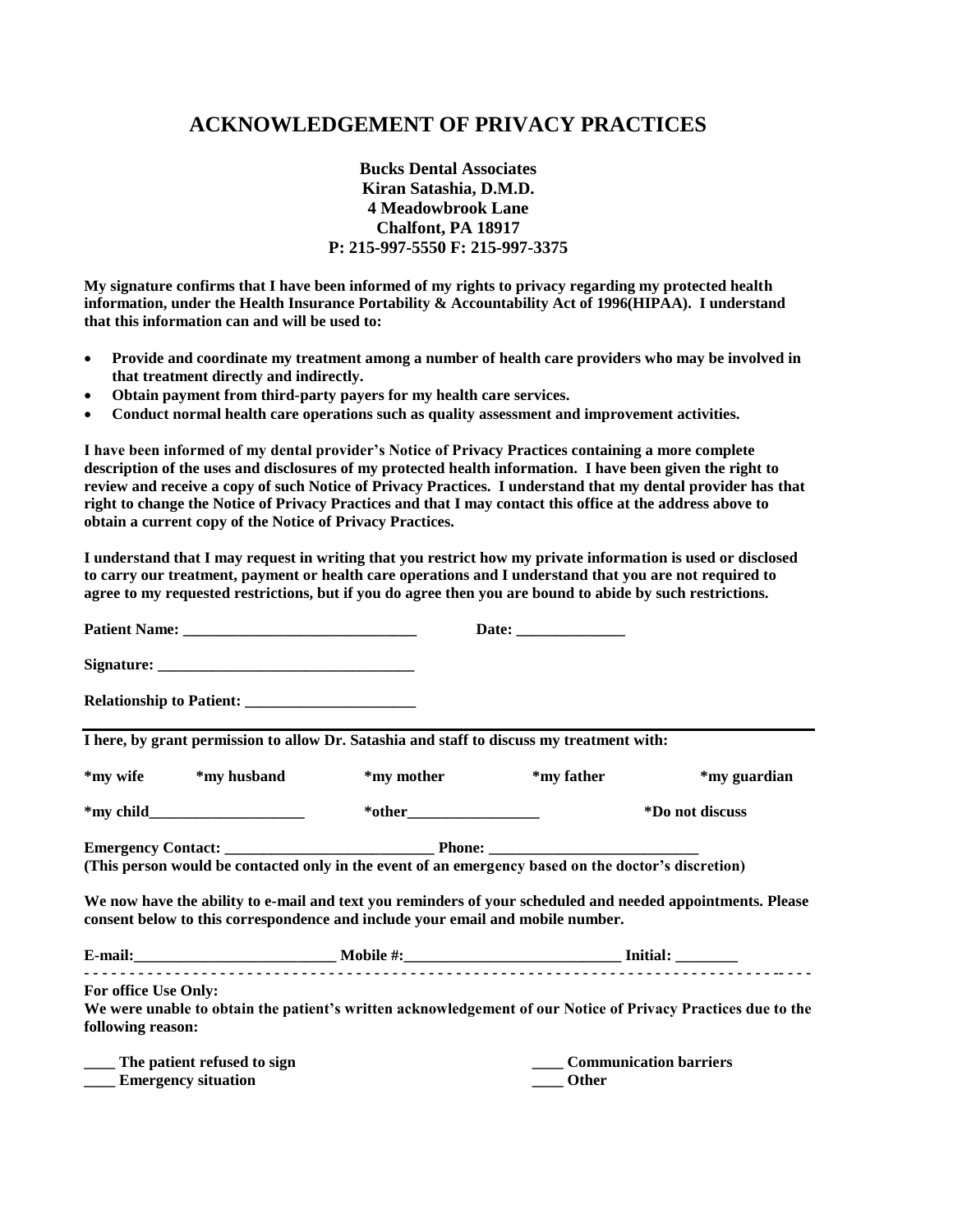#### **NOTICE OF PRIVACY PRACTICES**

#### **THIS NOTICE DESCRIBES HOW MEDICAL INFORMATION ABOUT YOU MAY BE USED AND DISCLOSED AND HOW YOU CAN GET ACCESS TO THIS INFORMATION. PLEASE REVIEW IT CAREFULLY.**

The Health Insurance Portability & Accountability Act of 1996 (HIPAA) requires all health care records and other individually identifiable health information used or disclosed to us in any form, whether electronically, on paper, or orally, be kept confidential. This federal law gives you, the patient, significant new rights to understand and control how your health information is used. HIPAA provides penalties for covered entities that misuse personal health information. As required by HIPAA, we have prepared this explanation of how we are required to maintain the privacy of your health information and how we may use and disclose your health information.

Without specific written authorization, we are permitted to use and disclose your health care records for the purposes of treatment, payment and health care operations.

- **Treatment** means providing, coordinating, or managing health care and related services by one or more health care providers. For example, we may need to share information with other providers or specialists involved in the continuation of your care.
- **Payment** means such activities as obtaining reimbursement for services, confirming coverage, billing or collection activities, and utilization review. For example, we disclose treatment information when billing a dental plan for your dental services.
- **Health Care Operations** include the business aspects of running our practice. For example, patient information may be used for training purposes, or quality assessment.

Unless you request otherwise, we may use or disclose health information to a family member, friend, or other personal representative to the extent necessary to help with your healthcare or with payment for your healthcare. In addition, we may use your confidential information to remind you of appointments by sending reminder postcards and/or leaving messages at home and/or work. Any other uses and disclosures will be made only with your written authorization. You may revoke such authorization in writing and we are required to honor and abide by that written request, except to the extent that we have already taken actions relying on your authorization.

You have certain rights in regards to your protected health information, which you can exercise by presenting a written request to our Privacy Officer at the practice address listed below:

- The right to request restrictions on certain uses and disclosures of protected health information, including those related to disclosures to family members, other relatives, close personal friends, or any other person identified by you. We are, however, not required to agree to a requested restriction. If we do agree to a restriction, we must abide by it unless you agree in writing to remove it.
- $\Box$  The right to request to receive confidential communications of protected health information from us by alternative means or at alternative locations.
- $\Box$  The right to access inspect and copy your protected health information.
- $\Box$  The right to request an amendment to your protected health information.
- The right to receive an accounting of disclosures of protected health information outside of treatment, payment and health care operations.
- $\Box$  The right to obtain a paper copy of this notice from us upon request.

We are required by law to maintain the privacy of your protected health information and to provide you with notice of our legal duties and privacy practices with respect to protected health information.

This notice is effective as of 27 June 2011 and we are required to abide by the terms of the Notice of Privacy Practices currently in effect. We reserve the right to change the terms of our Notice of Privacy Practices and to make the new notice provisions effective for all protected health information that we maintain. Revisions to our Notice of Privacy Practices will be posted on the effective date and you may request a written copy of the Revised Notice from this office.

You have the right to file a formal, written complaint with us at the address below, or with the Department of Health & Human Services, Office of Civil Rights, in the event you feel your privacy rights have been violated. We will not retaliate against you for filing a complaint.

For more information about our Privacy Practices, please contact: For more information about HIPAA or to file a complaint:

Bucks Dental Associates **Dental Associates Contact Contact Contact Contact Contact Contact Contact Contact Contact Contact Contact Contact Contact Contact Contact Contact Contact Contact Contact Contact Contact Contact C** 

Privacy Officer/Jay Rana The U.S. Department of Health & Human Services 4 Meadowbrook Lane 200 Independence Avenue, S.W. Chalfont, PA 18914 Washington, D.C. 20201 215-997-5550 877-696-6775 (toll-free)

# **Please keep this copy for your records.**